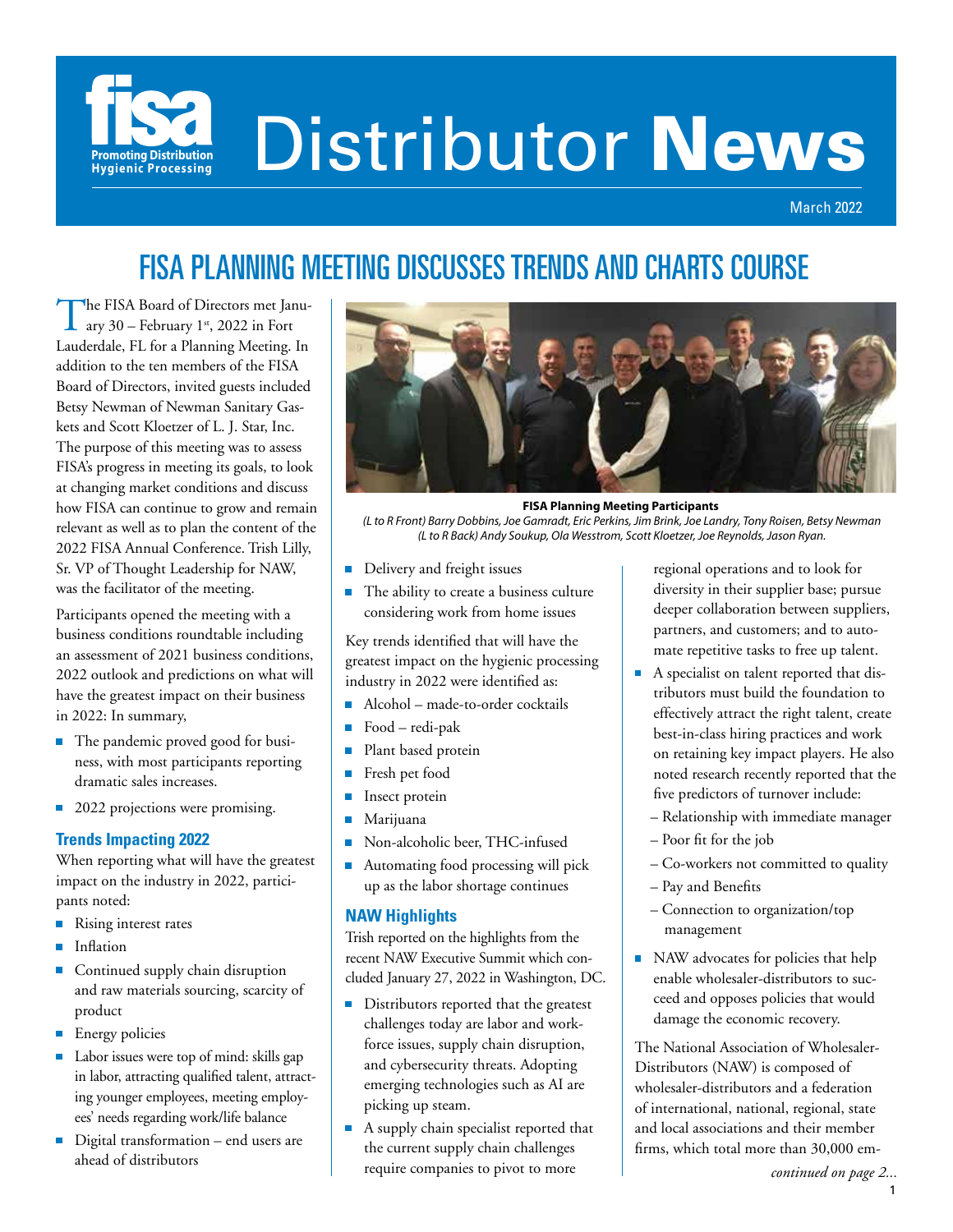

*FISA is an association composed of distributors and manufacturer members who share a commitment to value-added distribution in serving hygienic processing industries. FISA's mission is to help its members improve performance and customer value.*

#### **2021 – 2022 FISA Board of Directors**

#### **FISA Officers:**

President **Eric Perkins** *Statco-DSI*

Vice President **Barry Dobbins** *Dobbins Company*

Past President **Jason Ryan** *FCX Performance*

#### **Directors:**

**Jim Brink** *SPX Flow* 

**Joe Gamradt** *Anderson-Negele*

**Joe Landry** *Alfa Laval, Inc.* 

**Joe Reynolds** *CSI*

**Tony Roisen** *Quality Stainless, Inc.*

**Andy Soukup** *Triplex Sales*

**Ola Wesstrom** *Endress+Hauser*

#### **FISA Address: 1207 Sunset Drive Greensboro, NC 27408 Phone 336-274-6311 www.fisanet.org**

Stella L. Jones *Executive Director Email: stella@fisanet.org*



 $\prod$ t is hard to believe that<br>we have almost complet-It is hard to believe that ed the first quarter of 2022. The year is already passing fast as we get closer to our annual FISA Conference October 6-9 at the Westin Hilton Head Island Resort

and Spa in South Carolina. I would like to thank the Board members for not only attending the recent Conference Planning Meeting in February, but also their continued commitment to FISA and the willingness to work in different areas.

One of the many important things that FISA provides at our conference is the opportunity to hear excellent speakers. During our Planning Meeting, we concentrated heavily on this and looked at topics that directly affect all of us such as emerging technologies, data integration, AI, employee retention and data analytics to name a few. Our commitment and goal this year is to find the best speakers that we can afford to meet the needs of member companies both large and small. I think you will be impressed with the speaker line up we are planning.

In order to sustain and grow FISA, it is important to recruit new distributor members. We rely on our manufacturer members to help with this task. By obtaining new members, this not only increases FISA membership, but also helps the members to establish both personal and business relationships. Part of the recruitment is to have the Board members host and reach out to the new members at the conference. This is important to welcome first-timers to our organization. If there is anyone who is not a Board member who would like to volunteer on the First Timer

# FROM THE PRESIDENT

Task Force, please contact Stella at stella@fisanet. org. We can always use more help.

We look out to an even more challenging year in 2022 with many of the obstacles of 2021 not showing signs of waning for the foreseeable future. Supply chain deliveries are at all-time record highs. I have seen deliveries for large capital items out as long as a year. This combined with continued price increases certainly challenges all of us on a daily basis as prices are going through the roof. In certain categories we are seeing "Global Temporary Price Increase based on Extraordinary Circumstances of 4.3%". This is followed by two additional pricing "Actions" of another 4.3%, 6.9% Global Price increase and a 1.9% Shipping Surcharge all effective in March. We are also seeing certain commodities now having 30-week lead times and quotes that read "final price to be based on current price at time of shipment". It is unbelievable what is going on and no end in sight. It is very interesting to see that our customers are not letting this affect their business and, in a sense, rolling with the punches. The industry and activity are still booming, and we should all be taking advantage of it. As I have said before, we are all very lucky to be in the Food, Dairy, Beverage and Pharmaceutical Hygienic industries as they continue to thrive through these uncertain times.

I hope that you and your families are doing well.

Stay Safe!

Eric

*Eric Perkins, Statco-DSI*

#### **FISA PLANNING MEETING***...continued from page 1.*

ployers that have locations in all 50 states and the District of Columbia. FISA is one of more than 60 distribution associations who are members of NAW.

One of the primary functions of NAW is lobbying Congress on behalf of the interests of wholesale distribution. One of the significant victories of 2021 was achieving victory at the

US Supreme Court on vaccine mandates. NAW was a lead petitioner taking the case to the Supreme Court to end the OSHA ETSA and Federal Contractor vaccine mandates. NAW's constituency is at the core of our economy—a vital link in the supply chain between manufacturers, retailers, and commercial, institutional and governmental end users.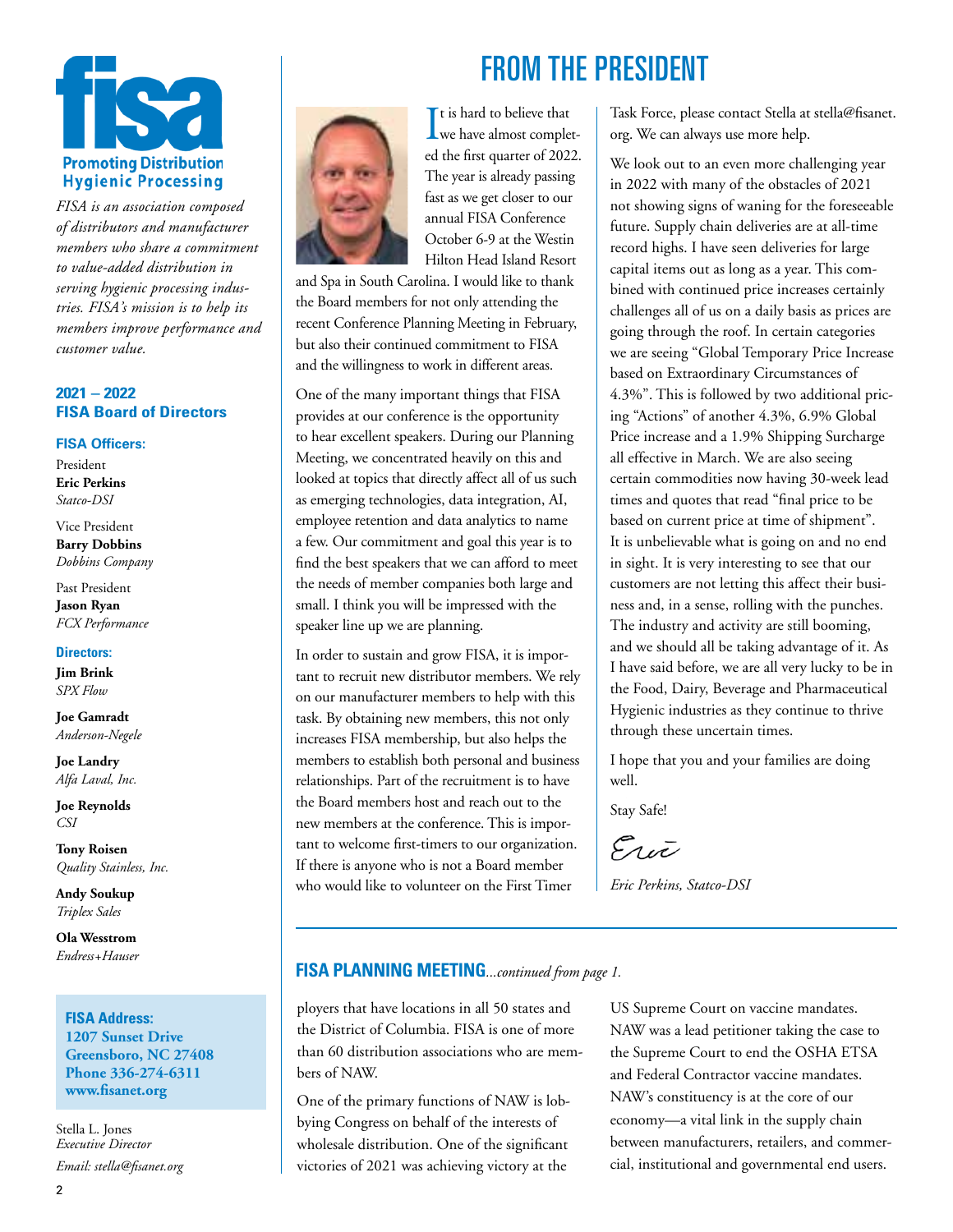# BOARD BRIEFS

At the FISA Board of Directors Meet-ing held February 1, 2022 in Fort Lauderdale, Florida the Board of Directors reaffirmed FISA's mission and vision.

#### **FISA Mission**

FISA is the trade association dedicated to promoting distribution in serving hygienic processing industries.

#### **FISA Vision**

FISA strengthens and grows our member companies through relationships, connectivity, and education.

The Board also reaffirmed the goals for 2022:

- Grow the Association
- Strengthen Distributor/Manufacturer Relationship
- **Explore and Expand Membership Benefits**
- **Promote FISA Members as the Channel** of Choice

President Eric Perkins announced the following Board appointments:

- **2022 FISA Annual Conference Chair** Joe Reynolds, CSI
- **Sponsorship Co-Chairs**  Joe Landry, Alfa Laval & Tony Roisen, Quality Stainless
- **Membership Chair** Jim Brink, SPX Flow
- **Technology Chair** Jason Ryan, FCX Performance

The membership committee has multiple responsibilities. In working to accomplish the goal of growing the Association, the



*(L to R) Jim Brink, SPXFLOW, Shannon & Joe Reynolds, CSI and Scott Kloetzer, LJ Star*

emphasis will be on adding Distributor members. Helping in the recruitment of new distributors will be: Joe Gamradt, Anderson-Negele, Joe Landry, Alfa Laval, Inc. and Ola Wesstrom, Endress+ Hauser. Ola will also be looking into enhancing member benefits. Andy Soukup

of Triplex Sales is working to increase participation of younger members and future leaders. Barry Dobbins of Dobbins Company is coordinating efforts for member engagement.



*(L to R) New Board members Ola Wesstrom of Endress +Hauser and Faith and Brooke and Andy Soukup of Triplex Sales.*

Stella Jones reported a membership total of 112 members and a January 21, 2022 bank balance of \$244,557.30. A motion was made, seconded and passed that the 2022 budget be approved.

# FISA SPONSORS WINNING THE WAR FOR TALENT WEBINARS

FISA is delighted to announce we have joined with other AEA associations to deliver a six-part webinar series which will present key insights designed to help business leaders and decision makers elevate their talent-focused activities. All dates are on a Wednesday beginning at 3:00 pm ET. Because of the success of the February webinar, future presentations will be extended from 30 to 45 minutes to allow more time for Q&A.

Alex Chausovsky, Director of Analytics & Consulting, Miller Resource Group is the presenter of the series. Alex is a highly experienced market researcher and analyst with more than 20 years of expertise across subjects including economics, industrial manufacturing, automation, and advanced technology trends.

#### **February 16, 2022**

In this first webinar, 36 FISA members representing a total of 25 different FISA companies participated. This webinar provided a labor market update from a recruiter's perspective. We assessed the current state of the labor force in the US, discussed the implications for companies trying to attract, hire, and retain workers in a candidate-driven market, and analyzed various talent supply and demand disruptors. We also peeled back the curtain on the recruitment industry and stressed the need for partnerships.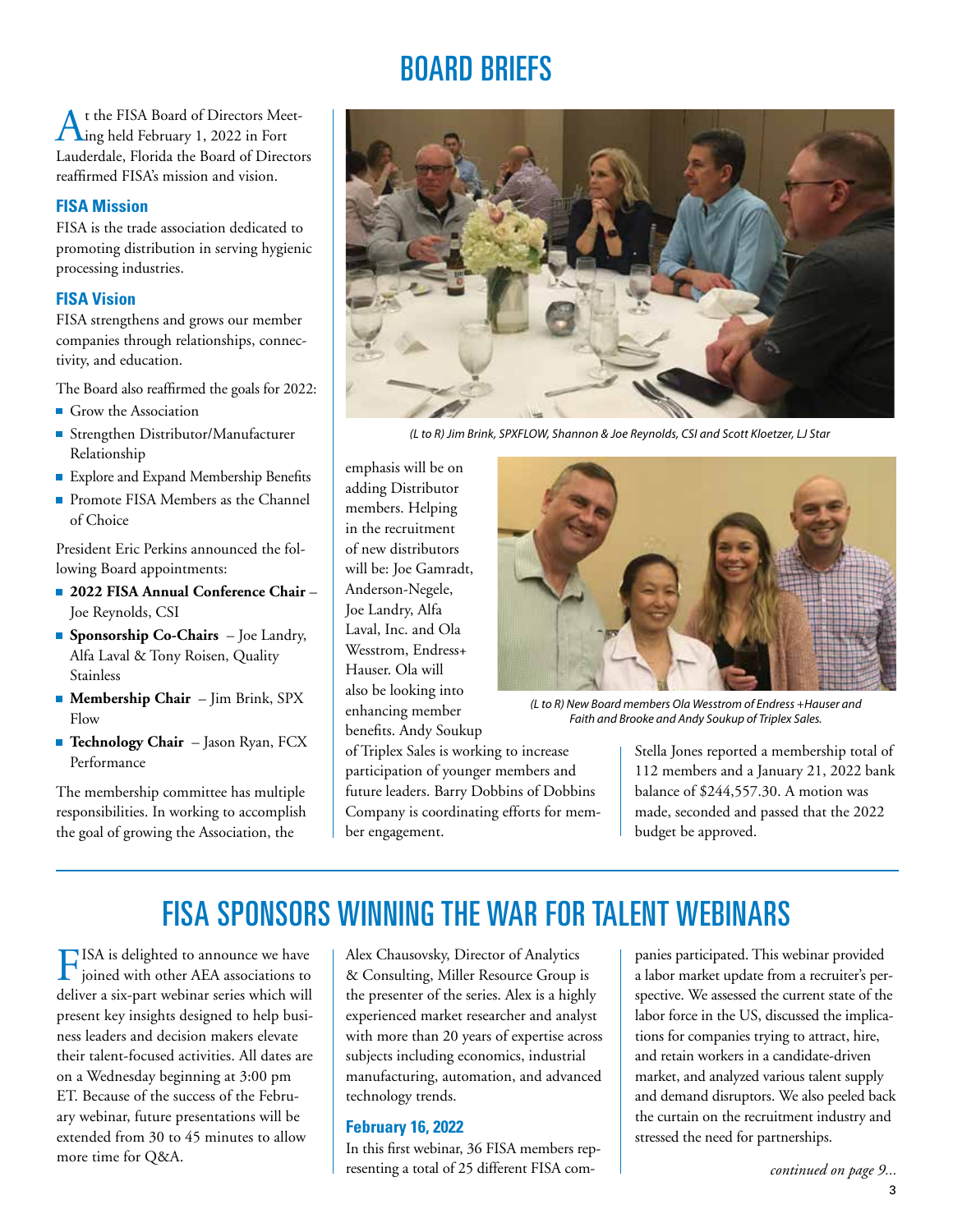# EMPLOYEE RETENTION CREDIT IRS TAX CREDITS EDUCATIONAL RESOURCE



*by Tracy Lustyan, Managing Director alliantgroup*

When I explain how manufacturers and dis-<br>tributors qualify for the Employee Retention Credit (ERC) to CPA partners and organizations like FISA, they are shocked that so many companies can claim the credit. alliantgroup has completed over 13,000 ERC studies, and there is much confusion and misinformation on ERC and, as the credit has evolved over the last 18 months, and is now more available to companies like FISA members.

For instance, we recently helped a distributor, who did not think they qualified, claim \$1.6 million and we want to make sure that no FISA member is leaving money on the table. Members who have looked at the credit before should also look again as there have been recent expansions to the credit that not only make it so more businesses can qualify but also make it significantly more lucrative.

#### **How FISA Members Qualify**

Let's start by talking about how FISA members qualify. One of the biggest myths about the Employee Retention Credit is that a business had to have a drop in revenue during the pandemic to qualify. That simply is not true as there is a second, more common, way to qualify. If a business had to change or adapt operations due to the pandemic, which almost all businesses did, that business can qualify. That may sound broad, but it was intended to be. In fact, the IRS expected 80% of businesses to claim the ERC according to Eric Hylton, former IRS Commissioner of the Small Business Division. For FISA members qualifying changes can include:

- Having to reduce hours of operations
- Full or partial shutdowns of facilities
- Not being able to access client sites
- Inability to work with vendors  $\overline{\phantom{a}}$
- Supply chain disruptions E

The list above is not exhaustive, but many FISA members we've spoken with have been through at least one of the above, supply chain issues being very common. The fact is, many FISA members are doing well and may not have had a drop in revenue or even faced a lockdown. But, if a member's suppliers and vendors were disrupted and it

had an impact on the member's operations, then that member could qualify their entire business for the credit.

That has come as a surprise to many businesses that have qualified for the ERC but Congress' intent in expanding the credit was to try to get more dollars into the economy by infusing funds into the small and medium sized businesses that form the backbone of our country. That is, Congress wants you to take the money whether your business is doing well or not.

#### **Value of the Credit**

What do FISA members get for the changes they've had to make during the pandemic? Well, as stated above, there is no incentive more powerful to businesses. As an example, a small manufacturer we helped with 24 employees faced changes due to social distancing, were unable to receive materials in a timely manner due to supplier delays and had issues visiting client sites due to lockdown restrictions. This integrator was able to claim \$149,000 in credits.

A slightly larger distributor faced very similar issues to the manufacturer above. They were able to claim \$436,000 in credits. These companies did not think that they qualified because they were relying on erroneous and outdated misinformation.

#### **The PPP Myth**

One of the big misconceptions we've worked to dispel is around the Paycheck Protection Program (PPP). Many FISA members have assumed that if you claimed PPP that you cannot also claim ERC. When the credit was first introduced that was true but that is no longer the case. At the end of 2020, the Consolidated Appropriations Act of 2021 was signed into law which made it so businesses could now claim both PPP and ERC together.

So, if you think you qualify or if you have previously disqualified yourself, it is absolutely worth it to reach out to a specialist tax consultant like alliantgroup to find out if you qualify and substantiate your claim.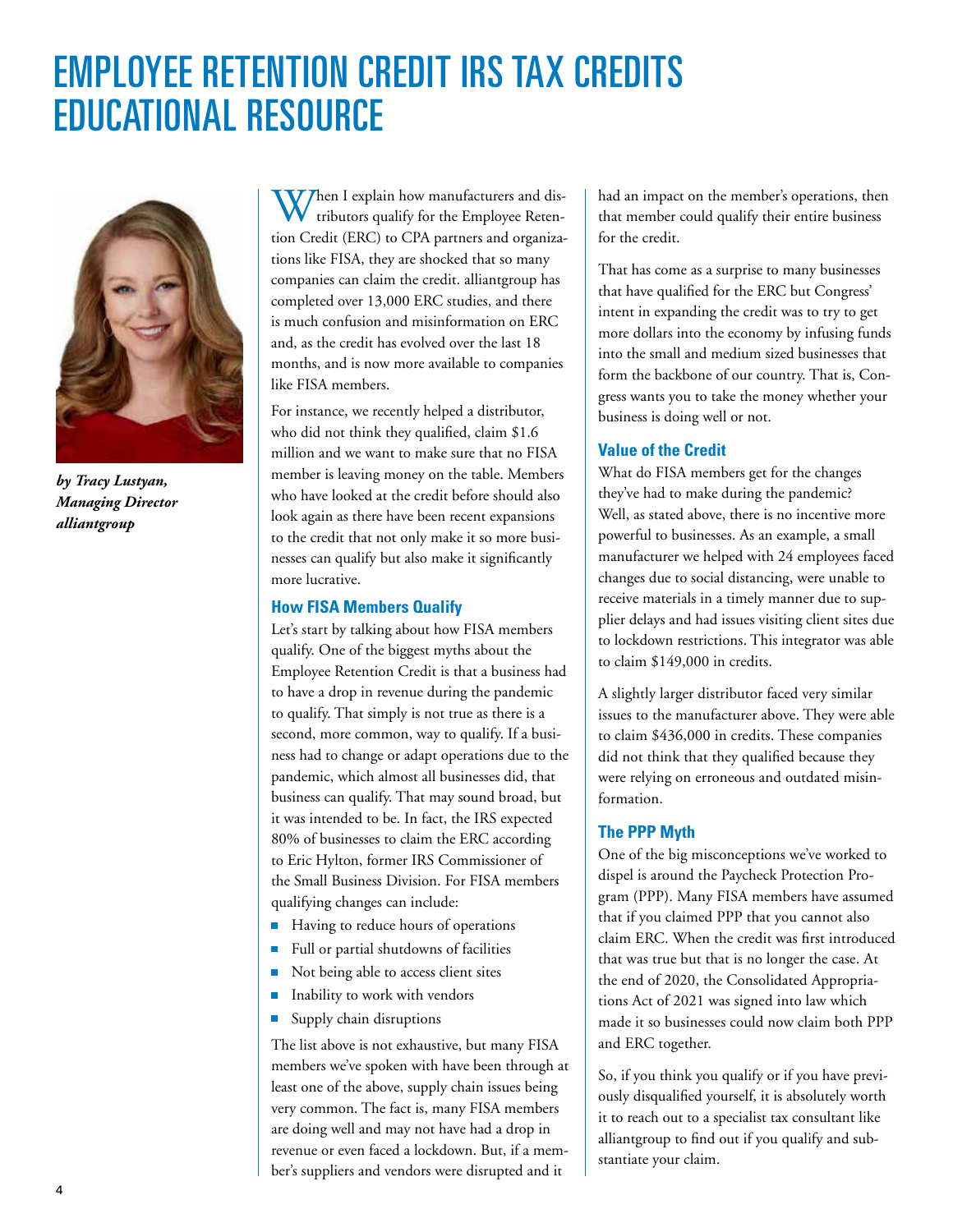## MARK YOUR CALENDAR FOR THE FISA ANNUAL CONFERENCE OCTOBER 6-9, 2022



#### **2022 FISA Annual Conference • October 6-9, 2022 Westin Hilton Head Resort & Spa • Hilton Head Island, SC www. westinresorthhi.com**

 $W$ ith temperatures warming and the seasons changing, it's time to get out your shorts and look for those bathing suits that have been packed away. Picture yourself October 6 - 9, 2022 by the pool or walking the beach in beautiful Hilton Head Island, SC. While you won't experience temperatures over 100 degrees like Scottsdale, you will find average high temperatures in the high 70s and lows in the low 60s.

Plans for the Conference are being finalized with outstanding speakers hired and contracts signed for a variety of activities. There will be the ever-popular golf tournament and sporting clay events but also boat tours, kayaking, fishing and bicycling to give you different ways to experience the island.

The Westin Hilton Head Resort & Spa is offering FISA members a choice of four different room types with prices ranging from \$209.00 to \$299.00 based on the room type and view. The resort fee for each room has been reduced to \$20.00. Be thinking about your travel plans and registration information will be coming later this spring.

The golf tournament and a boat tour of the

island will take place on Thursday, October 6.

That afternoon, we'll have our First-Timer's meeting and then the opening reception on the

ocean deck. Friday morning, October 7th will be the opening breakfast and educational sessions until noon with a similar format on Saturday, October 8th. Spouses and companions are welcome to come to any sessions of interest to them. Afternoons on both days are free for networking activities. Our final dinner and a short business meeting will be October 8th so there is no meeting planned for Sunday, October 9th. Dress for the entire conference is resort casual with shorts, golf shirts and casual dresses being appropriate throughout the conference.

The FISA Conference is more than a meeting, it's an experience. You'll find a friendly atmosphere conducive to meeting new people and renewing acquaintances, and you will experience a beautiful part of the country. Conde Nast Magazine readers have once again named Hilton Head the number one island in the US. Make your plans now to join FISA on Hilton Head Island, SC in October.

#### **FISA OFFERING NEW SPONSORSHIP OPPORTUNITY**

Conference sponsorships have been an integral part of the FISA Annual Conference for many years. The sponsorships serve two purposes: to help underwrite costs of the Conference so FISA can continue offering outstanding speakers and networking activities and to give visibility to the sponsoring company.

This year, the FISA Board of Directors has created an exciting new opportunity: **Sponsor a Speaker**. For an investment of \$10,000, the sponsoring company will receive the following recognition:

- $\blacksquare$  In all communications regarding the 2022 Conference whenever your speaker's name is mentioned the communication will say Sponsored by XYZ Company.
- **These communications include** announcements through Constant Contact email notifications to the FISA membership, the 2022 FISA Conference Brochure, and the Distributor Newsletters.
- **The FISA website will have the** agenda for the conference posted and when your speaker is mentioned, text will say, sponsored by XYZ Company.
- Your company will be entitled to have one give-away with your logo on it distributed to each attendee.
- A person designated by your company may introduce the speaker.
- Signage in the meeting room will be a separate sign on an easel equal in size to the Pinnacle Sponsorship signs but the only text will read: Speaker sponsored by XYZ Company with your logo and website.

Be the first to **Sponsor a Speaker** and show your support of FISA while gaining visibility for your company. It's a win-win opportunity. For more information, please contact Stella at 336-274-6311 or stella@fisanet.org.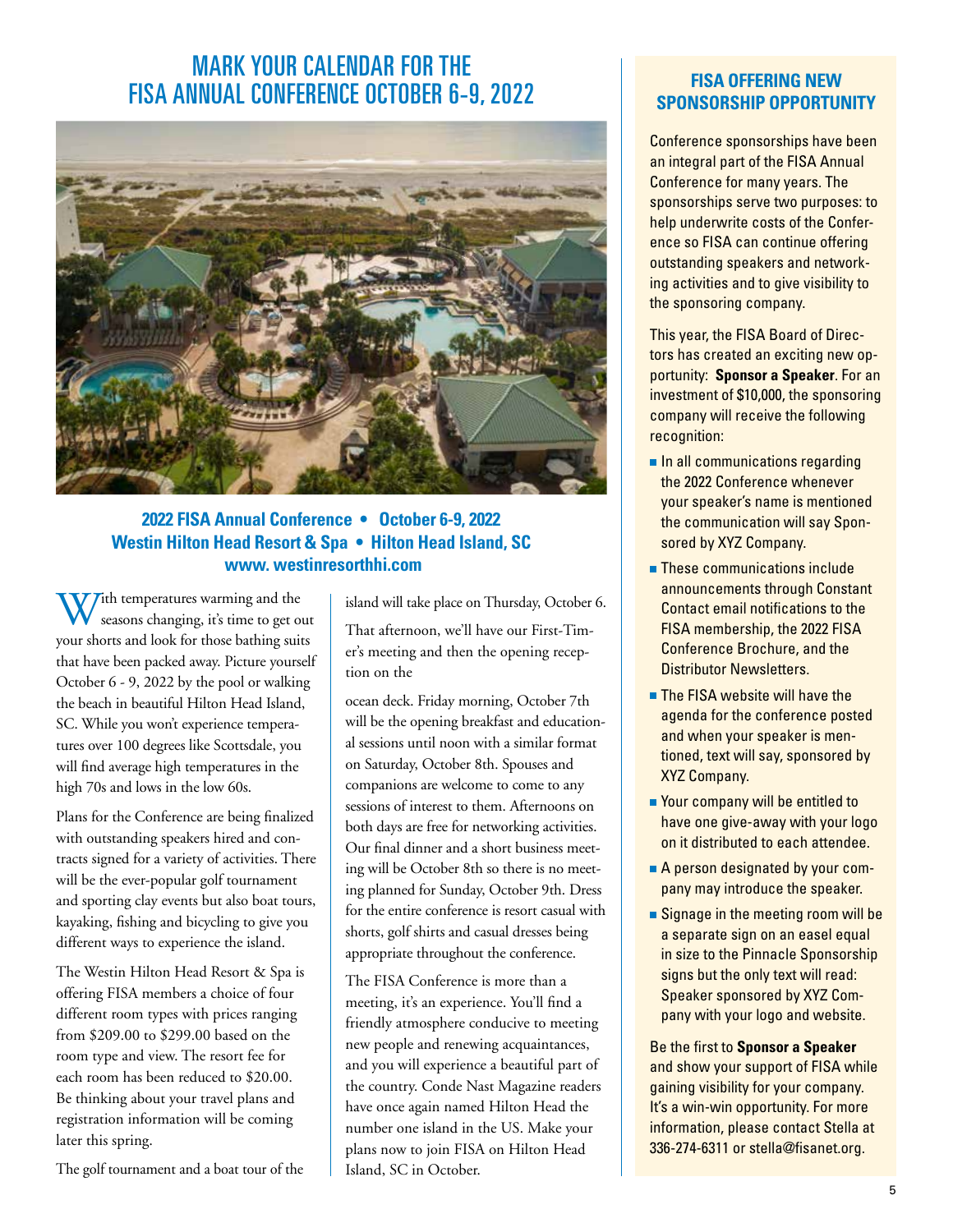# Member News & Views

### **The who, what, where, when and whys of the FISA membership.**

#### **How to Submit News**

*The Distributor News is published quarterly and the deadline for the next issue is June 1, 2022. Due to space limitations, we cannot print specific product information, but personnel changes, changes of address, expansions or other industry news is always of interest.* 

*If you have a question, please call 336-274-6311 or email stella@fisanet.org*

#### **Fristam Pumps USA**



Fristam Pumps USA announces **Ruby Carpenter** has joined the company as a Bilingual Customer Service Representative. In her new position, Ruby is responsible for aiding Latin American and U.S. customers with technical support and

*Ruby Carpenter*

customer service. Ruby has a Bachelor of Science degree from the University of Wisconsin– Madison and is bilingual in Spanish and English. Ruby is a native of Wisconsin and has also lived in Ecuador, Mexico and Spain. She has over 10+ years' experience speaking and writing



Spanish. Fristam Pumps USA is also pleased to announce **Edgar García** has joined the company as Regional Sales Manager for Mexico. Edgar will be responsible for Fristam's distribution and OEM network within Mexico and will be based out

of the Mexico City area. Edgar is trilingual, speaking English, Spanish and German. He has over 25 years of experience in the packaging and processing industries and previously worked for international companies JSC Hermis and Krones (in Mexico and Germany). Additionally, Edgar holds a BS in Mechanical Engineering from ESIME – IPN and an MBA from ESCA – IPN, both in Mexico City, Mexico. Fristam Pumps USA, Middleton, WI, is a leading global manufacturer of sanitary centrifugal and positive displacement pumps, blenders and mixers used by the beverage, dairy, food and pharmaceutical/biotech industries.

#### **Richards Industrials**



Richards Industrials Is pleased to announce the appointment of **Jim Gray** as Global Vice President of Sales. Jim's responsibilities will encompass sales team leadership, development of new channels, accelerating revenue through expanding

Richards' presence in new geographies, and contributing to the company's marketing and business strategies. Jim is an industry veteran and brings over thirty years of sales experience and business development. Prior to joining Richards, Jim served in a variety of sales and sales management positions with Fisher Controls, Dresser, and GE Oil and Gas. For the past three years, Jim has served with FCX Performance in a strategic management position covering

Valves, Actuation and Instrumentation. Jim will be based in Houston and will report to the President and Chief Executive Officer. "Jim is an outstanding addition to our Richards Industrials team" says Jordan Bast, President and CEO at Richards Industrials. "He has extensive experience in developing new markets, creating partner relationships and identifying new sales channels. His experience and excellent track record is a perfect fit to grow our business on a global level. We are pleased to welcome Jim to the team." To learn more about Richards Industrials, please visit their website at richardsind.com

#### **Wangen America**

 On February 21, 2022. it was announced that Atlas Copco had acquired the Wangen Pump Group, based in Germany, along with Wangen America. The acquisition will be finalized in the next four to eight weeks. The Wangen America business will continue as normal and please direct any questions to Andrew Wood, General Manager of Wangen America at a.wood@wangen.com.

#### *About Atlas Copco*

The Atlas Copco Group is a world-leading manufacturer of compressors, vacuum solutions, generators, pumps, power tools, and assembly systems. At Atlas Copco, they have been turning industrial ideas into businesscritical benefits since 1873. In 2021, Atlas Copco had revenues of BSEK111 and at yearend about 43, 000 employees. In addition to the Atlas Copco brand, the Group has over 50 great brands located throughout the world.

#### **United Industries, Inc.**



United Industries Inc, Beloit, WI is pleased to announce that **Randy Krogman** has joined the company as a Business Development Manager. Randy has more than 35 years of

*Randy Krogman*

experience in the stainless steel tubing industry. With his substantial industry knowledge, he will help introduce new customers and markets to United Industries. United Industries is a laser welded stainless steel tubing manufacturer located in Beloit and Selmer, TN.

#### **Standard Pump, Inc.**

In January, Standard Pump, Inc. was acquired by Unibloc Pump, a 37-year manufacturer of positive displacement pumps, air operated double diaphragm pumps, and other flow control products. Both Unibloc Pump and Standard Pump are located in the greater Atlanta metro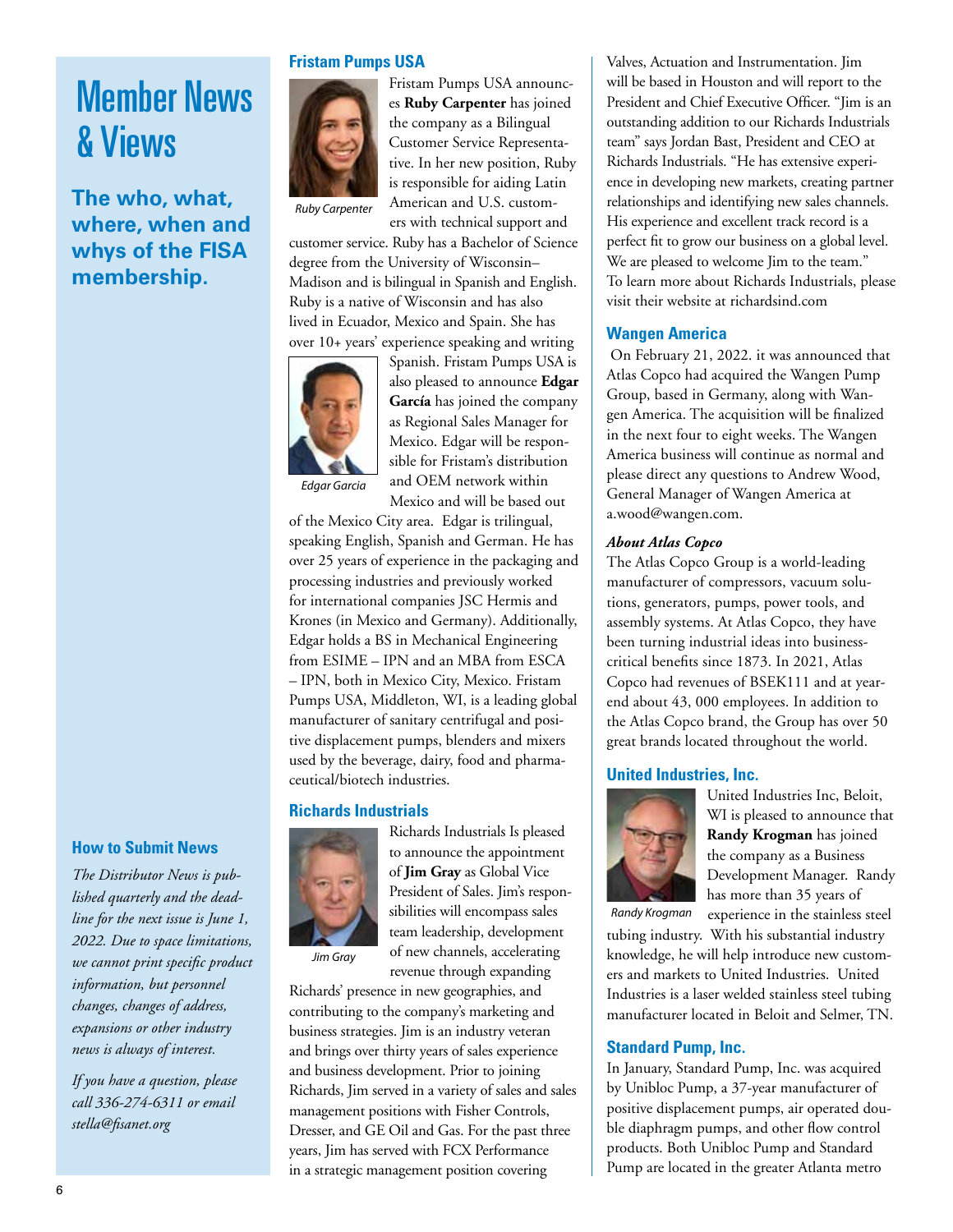area of Georgia. Co-founded in 1992 by **Don Murphy**, Standard Pump is a 29-year manufacturer of sanitary and industrial process pumps, including drum pumps and other fluid handling equipment. Standard Pump serves food and beverage, chemical, cosmetic, pharmaceutical, and other diversified process manufacturing industries in more than 50 countries.



Currently led by Don Murphy's sons, **Chris Murphy**, Director of Operations, and **James Murphy**, Director of Sales, Standard Pump's 21,000-square-foot

Duluth facility provides

*James Murphy*

engineering, fabrication, testing, shipping, and receiving all under one roof. Both Chris Murphy and James Murphy will assume leadership roles within Unibloc Pump, where they will utilize their expertise to support commercial and operational excellence in partnership with Unibloc leadership. "We are thrilled to welcome Standard Pump to the Unibloc Pump family of companies," said **Chris Stevens**, CEO of Unibloc Pump. "Standard Pump's precision-engineered drum pumps, drum loaders, and hygienic pump packages position Unibloc Pump for accelerated growth. Additionally, Standard Pump's in-house fabrication strengths, and its robust distribution network will provide new opportunities to grow sales across all flow control brands under the Unibloc Pump banner," added Stevens. "Our deep distribution network and sales processes makes partnering with Unibloc Pump an excellent match," said James Murphy. This is the second acquisition in four months for Unibloc Pump, a May River Capital portfolio company. In September 2021, the company announced its acquisition of Flotronic Pumps, a UK-based manufacturer of specialized hygienic, air-operated, doublediaphragm pumps and related accessories. "The addition of Standard Pump greatly expands Unibloc's capabilities, product line offering, and access to attractive channel partner relationships," said Pat St. John, Principal, May River Capital. "It's a great fit for Unibloc across all categories," he added.

#### *About Unibloc Pump*

Since 1984, Unibloc Pump has provided manufacturers in the food and beverage, pharmaceutical, bakery and confection, meat and poultry, brewery and transportation industries with precision-engineered sanitary pumps, strainers, valves, bubble traps, and other accessory products to tackle the toughest sanitary jobs. Unibloc Pump is the premier designer of efficient, easy-to-clean pumps that help customers fight downtime, achieve a lower cost of operation, and meet deadlines with confidence. For more information, please visit www.uniblocpump.com.

#### *About May River Capital*

May River Capital is a Chicago-based private equity firm focused on investing in lower middle-market, industrial growth companies. May River Capital invests in high-quality industrial growth businesses, including precision manufacturing, engineered products and instrumentation, specialized industrial services, and valueadded industrial distribution services. For more information, please visit www. mayrivercapital.com

#### **M.G. Newell Corporation**



M.G. Newell is pleased to announce that **Ken Barrett** has accepted the role as Outside Sales Representative for their South Carolina territory, effective immediately.

*Ken Barrett*

Ken brings over 25 years of sales and plant experience to M.G. Newell. He joins them from Refresco Beverages where he handled maintenance, project and facility management. Prior to that, he worked at Sauer Brands in a similar role handling maintenance, project and facility management. Ken also has extensive training in electrical, mechanical, robotics, pumps and valves. Ken can be reached by email - ken. barrett@mgnewell.com or by cell phone 336-894-3987.



M.G. Newell is also pleased to announce that **Carlos Rossi** has joined the company as a Project Engineer in their Louisville, Kentucky office. In this position, Carlos

will report to **Aaron Sprowl**, Engineering Manager for the Louisville Division.

Carlos brings over 10 years of project engineering, product development and design engineering experience to M.G. Newell. Previously, he served as a Process Engineer

for Cutrale Citrus Juice USA handling process optimization for their juice line. Prior to that, Carlos worked for Minerva Dawn Farms as an efficiency engineer on their chicken processing line. Carlos graduated from the University of Sao Carlos in Brazil with a degree in Production and Management Engineering. He is also a graduate of the University Educational Foundation of Barretos with a degree in Food Engineering.

#### **SPX FLOW**

SPX FLOW, Inc. (NYSE: FLOW), a leading provider of process solutions for the nutrition, health and industrial markets, announced in December it entered into an agreement to be acquired by an affiliate of Lone Star Funds ("Lone Star") in an all-cash transaction valued at \$3.8 billion, including the assumption of debt. The purchase price represents a premium of nearly 40% over SPX FLOW's closing stock price on July 16, 2021, the last trading day prior to the publication of an article in the July 19, 2021, edition of *The Wall Street Journal* stating that the Company received an unsolicited purchase offer. "We are pleased to have reached this agreement with Lone Star, which is the result of a comprehensive review of alternatives, including a robust sale process, conducted by our Board in consultation with independent advisors," said Robert F. Hull, Jr., Chairman of the SPX FLOW Board of Directors. "As part of the process, SPX FLOW held discussions with multiple strategic and financial parties and evaluated the transaction against the Company's standalone prospects, performance and outlook. We believe this transaction is the right path forward and achieves our goal of maximizing value for SPX FLOW shareholders." "We are excited about the opportunity to partner with SPX FLOW," said Donald Quintin, President, Lone Star Opportunity Funds. "This acquisition is consistent with Lone Star's strategy to invest in businesses with substantial runway for growth. We have great respect for SPX FLOW's talented employees and their commitment to innovation and serving customers. We look forward to working with Marc and the entire team to help advance SPX FLOW's strategy and capture the opportunities ahead."

*About SPX FLOW, Inc.*

Based in Charlotte, N.C., SPX FLOW,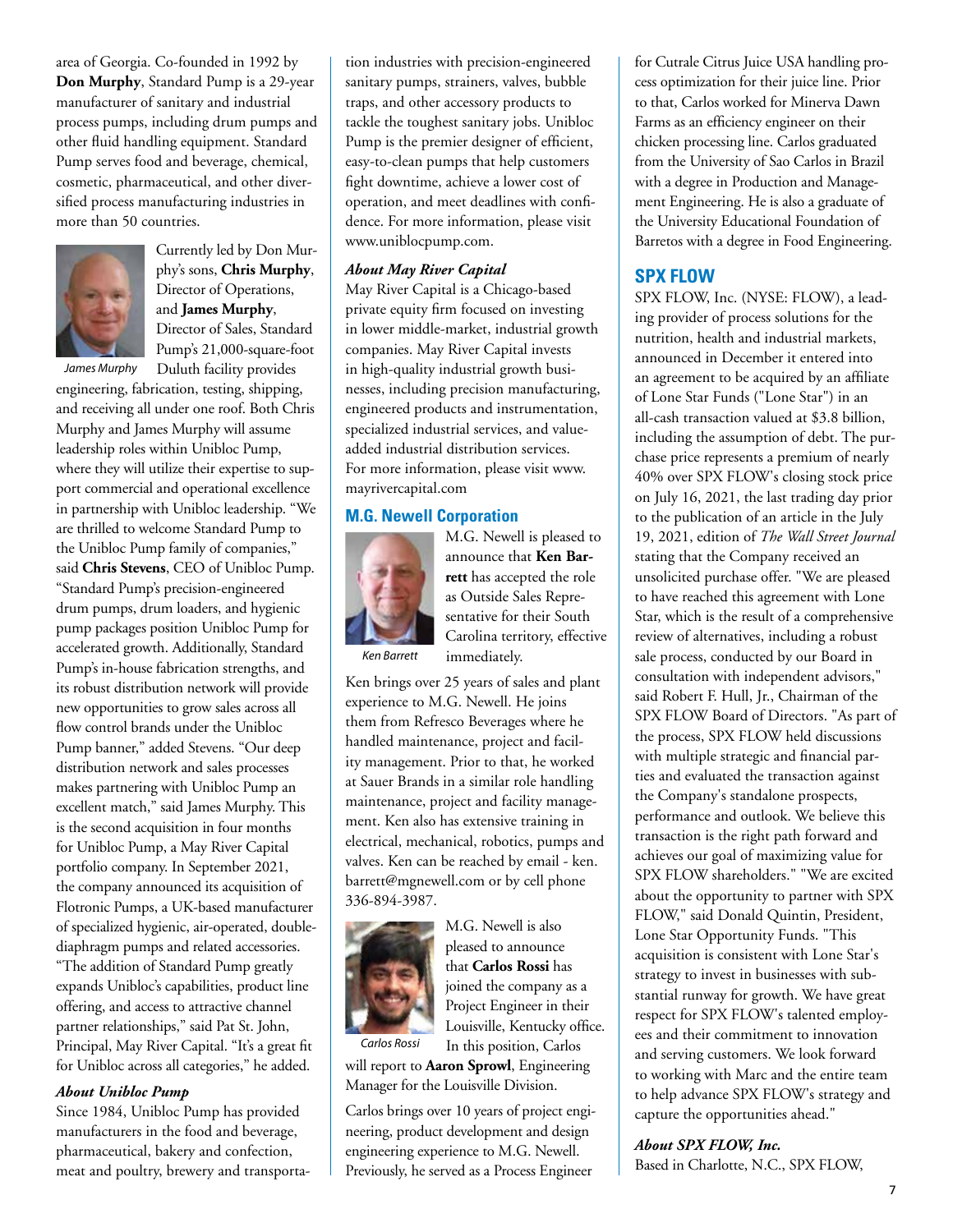Inc. (NYSE: FLOW) improves the world through innovative and sustainable solutions. The company's product offering is concentrated in process technologies that perform mixing, blending, fluid handling, separation, thermal heat transfer and other activities that are integral to processes performed across a wide variety of nutrition, health and precision solutions markets. SPX FLOW had approximately \$1.4 billion in 2020 annual revenues and has operations in more than 30 countries and sales in more than 140 countries. To learn more about SPX FLOW, please visit www.spxflow.com.

#### *About Lone Star*

Lone Star, founded by **John Grayken**, is a leading private equity firm advising funds that invest globally in real estate, equity, credit and other financial assets. Since the establishment of its first fund in 1995, Lone Star has organized 21 private equity funds with aggregate capital commitments totaling approximately \$85 billion. The firm organizes its funds in three series: the Commercial Real Estate Fund series; the Opportunity Fund series; and the U.S. Residential Mortgage Fund series. Lone Star invests on behalf of its limited partners, which include institutional investors such as pension funds and sovereign wealth funds, as well as foundations and endowments that support medical research, higher education, and other philanthropic causes. For more information regarding Lone Star Funds, go to www.lonestarfunds.com.

#### **Sani-Matic, Inc.**



Sani-Matic, Inc. announces that **Matt Bender** has been hired as Components Business Development Leader. Matt says. "My role as **Components Business Development** 

*Matt Bender*

**Leader** is a new position and a proactive approach to help further grow Sani-Matic's components business. As the Business Development Leader, I will focus on developing more connected, profitable, and long-term relationships with our sales channel partners. I have come to Sani-Matic with several years of experience working with channels in the hygienic equipment industry as well as a technical background and degree in mechanical engineering. I will be working to become your business

development partner, while the customer service team led by Rich Wendt will continue to serve your technical inquiries and order requests. I look forward to working together to understand your needs!"

#### **Tel-Tru Manufacturing Co.**



Tel-Tru Manufacturing Co. announces the addition of **Peter Tagliente** to the Sales and Marketing team. Peter has accepted the position of Market Segment Leader and will be responsible for

optimizing existing markets while identifying and executing new market and application opportunities for Tel-Tru's product catalog. Peter's previous roles in the calibration, advertising, corporate restaurant, and software fields provide a unique set of skills to this unique role.Peter holds a B.S. Degree in Finance and Management from Northeastern University and an extensive background in customer experience as well as process improvement.

#### **Ampco Pumps Company**



Ampco Pumps announces the promotion of **Chad Hawkins** to the newly created position of National Sales Manager. Hawkins is a processing equipment industry veteran of 30+

*Chad Hawkins*

years. He has served the food & beverage, pharma, personal care and chemical sectors with lead roles in technical sales and business development at SPX Flow, Alfa Laval, Siemens and SIHI Pumps. The expertise and drive Chad brings to this new sales management role will be key to Ampco's continued growth in distributor development and channel expansions.



Filling the Business Development Manager role is **Mike Brandt**, with a 20 year history in the sanitary processing and industrial sectors coming to us from

GEA USA, as Business

Development Manager. Brandt's success at creating growth opportunities stem from his extensive knowledge of pumps, valves, heat exchangers, process systems, mixers/agitators, homogenizers, pasteurizers, HTST/UHT, spray devices and CIP

systems. His previous experiences at GEA, Crane Engineering, and Sani-Matic have him well prepared to work with Ampco's sales team identifying and developing new opportunities.

#### *About Ampco Pumps Company*

Ampco Pumps Company, is a global manufacturer of centrifugal and positive displacement pumps, including the Ampco Applied Products division of mixing & blending and product unloading equipment. Head quartered in Glendale, Wisconsin and internationally positioned from the Ampco Pumps Company GmbH facility, located in Herxheim Germany, the Ampco Pumps Company serves the sanitary, marine and industrial markets. More information about Ampco Pumps Company and the full line of product offerings can be found online at www.ampcopumps.com

#### **Enerquip LLC**



Enerquip is excited to announce **Nathan Frey** has joined the Enerquip Sales Engineering team.

As a Sales Engineer, Frey will be a main point of contact for customers seek-

*Nathan Frey*

ing industrial heating equipment including thermal fluid heaters, tank heating coils, economizers, and more. Enerquip's skilled team of Sales Engineers perform thermal calculations, product design, and ongoing project management. Frey joins Enerquip with 13 years' experience in various mechanical design and sales-focused engineering roles. From cam and crankshaft position sensors to industrial drives and even web, he's built relationships by being a valuable technical resource for customers. Frey earned his associate of applied science degree in mechanical design from Moraine Park Technical College in Fond Du Lac, WI.

#### *About Enerquip*

The helpful heat exchanger experts at Enerquip have been designing and fabricating shell and tube heat exchangers for our customers' production plants for over 40 years. Our reputation for high quality and aggressive lead times have earned us a preferred supplier status with leading companies in the pharmaceutical, sanitary, food and beverage, chemical, brewing and beverage, refining, and industrial markets.